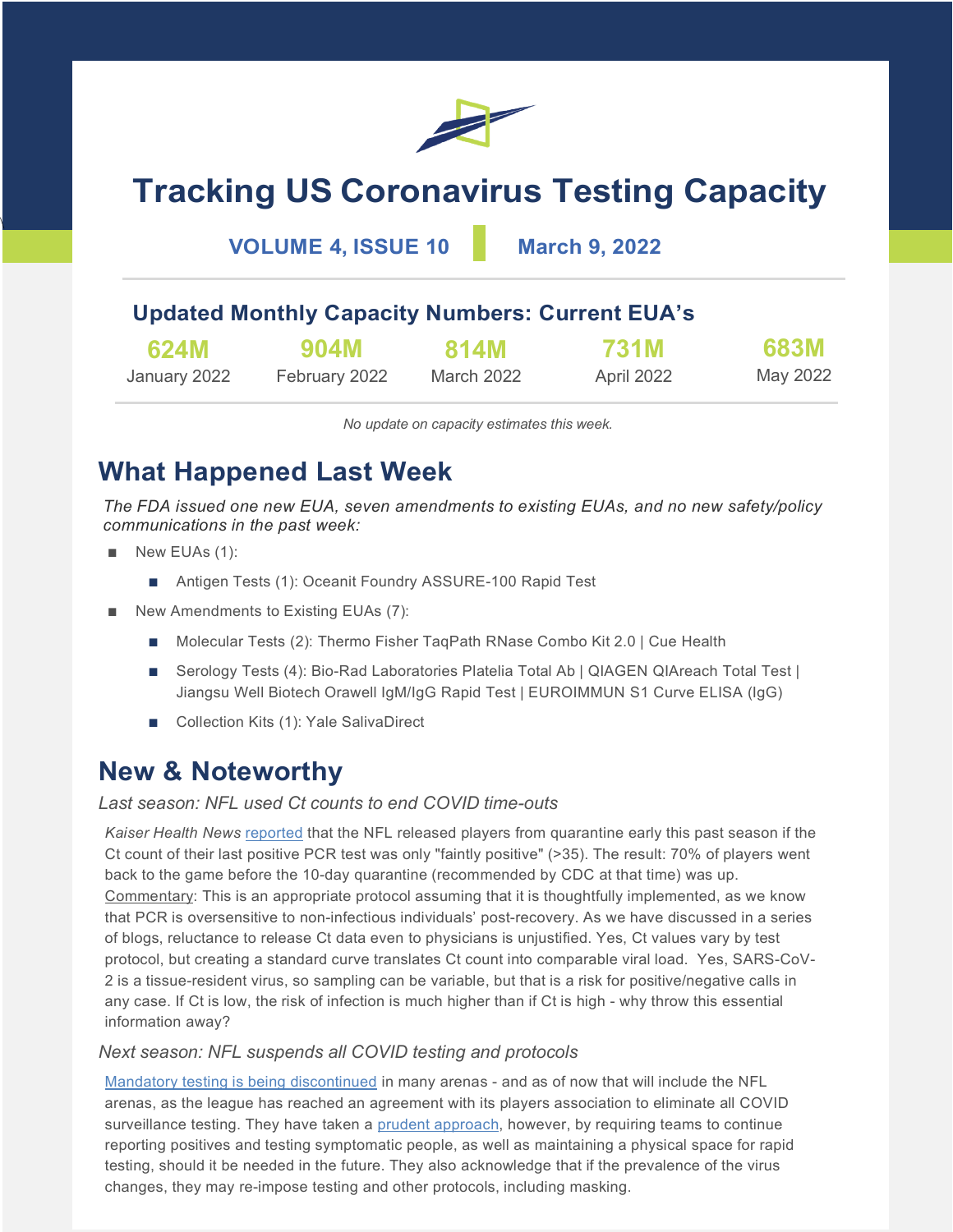#### *We're looking at a lot of Long COVID*

A nationwide [study](https://www.medrxiv.org/content/10.1101/2022.02.27.22271328v1.full.pdf) in Denmark has documented [Long COVID](https://www.who.int/publications/i/item/WHO-2019-nCoV-Post_COVID-19_condition-Clinical_case_definition-2021.1) symptoms six to 12 months after infection in nearly 30% of people who tested positive between September 2020 and April 2021. The questionnaire-based study, which hasn't yet been peer-reviewed, involved more than 61K adults (ages 15 and up) who'd had PCR-confirmed COVID, and more than 91K who tested negative. Of those who'd tested positive, 53% (compared to 11.5% of those who tested negative) reported at least one of the following conditions: difficulty concentrating, memory issues, sleep problems, or mental or physical exhaustion. Other common symptoms: lack of smell or taste, fatigue, shortness of breath, and decreased arm and/or leg strength.

#### *Filling in the insurance-coverage gaps*

First it was folks with private insurance. Next, folks with Medicare. Now, another group will be able to access eight free rapid tests per month: [military beneficiaries.](https://www.defense.gov/News/Releases/Release/Article/2945793/defense-department-announces-distribution-of-covid-19-tests-for-military-benefi/)

### **Food for Thought**

#### *Where, why and how did this all start?*

The more we learn, the more it looks like the essential jump from animals to humans happened at the Wuhan wet market - and the more unlikely it seems that a laboratory leak - whether accidental or intentional - was involved. Unfortunately, the mystery persists because we have not figured out which species bridged the gap. By the time testing at the wet market was carried out - in early 2020 - the jump was months in the past. We may never know for certain exactly how COVID-19 began, but recent work provides compelling evidence that human-to-animal-to-human transmission is in our immediate future. (Mara published a [piece](https://timmermanreport.com/2022/03/sars-cov-2-where-did-it-come-from-and-where-does-it-go-next/) on this in *The Timmerman Report*.)

#### *Applying the Lessons of the Pandemic: Testing Edition, Episode 5*

#### *If it ain't broke…*

Folks in Utah developed the first Test to Stay program, which worked so well in the fall and winter of the 2020-21 school year that the CDC published a [MMWR](https://www.cdc.gov/mmwr/volumes/70/wr/mm7021e2.htm) documenting its success. The original protocol was a school-wide, voluntary testing program that kicked in only if cases reached a certain threshold: 1% of students in a large school (>1500 students) testing positive, or >15 students in a smaller school. If that threshold was crossed, students who wanted to come to school in person had to test.

Legislators in Utah changed that threshold to 2% / 30 students last March, against expert advice. And then they forbade schools from requiring masks in the 2021 - 22 school year. As the Salt Lake Tribune recently [reported,](https://www.sltrib.com/news/2022/03/07/heres-why-utahs-covid/) the one-two punch, coupled with the increased transmissibility of the Delta and Omicron variants, knocked Test to Stay flat. Instead of roughly 1% of students testing positive during Test to Stay, as they had before, positivity rates in the fall "were typically closer to 5%," and in some cases reached over 10%. Eventually, the state ran out of tests, and in January 2022, the program was suspended.

Commentary: Test to Stay wasn't designed to work in a mask-free environment during a surge. None of our COVID precautions work 100% on their own; that's why the [Swiss Cheese model](https://www.nytimes.com/2020/12/05/health/coronavirus-swiss-cheese-infection-mackay.html) is so critical when surges happen. As we head into what we hope will be a lull, we need to remember that for the future.

#### *K-12 Round Up:*

#### *If we can unmask there, we'll unmask anywhere*

The nation's largest school district, [New York City,](https://ny.chalkbeat.org/2022/3/4/22961614/nyc-schools-end-mask-mandate) became mask-optional on Monday. Burbio reports that 292 of the nation's 500 largest districts have done the same, the highest number yet.

#### *The Good News is…*

#### *Pre-pregnancy vaccination doesn't affect IVF outcomes*

Three weeks ago, we reported on research showing that vaccination during pregnancy protects the baby as well as the mother. This week, a retrospective [study](https://www.fertstert.org/article/S0015-0282(22)00144-3/pdf) soon to appear in *Fertility and Sterility* indicated that vaccination doesn't impede women's ability to become pregnant via in vitro fertilization. The research involved 400 age-matched women (200 vaxxed, 200 non-vaxxed), all of whom underwent IVF between January and April 2021 at Shamir Medical Center in Israel.